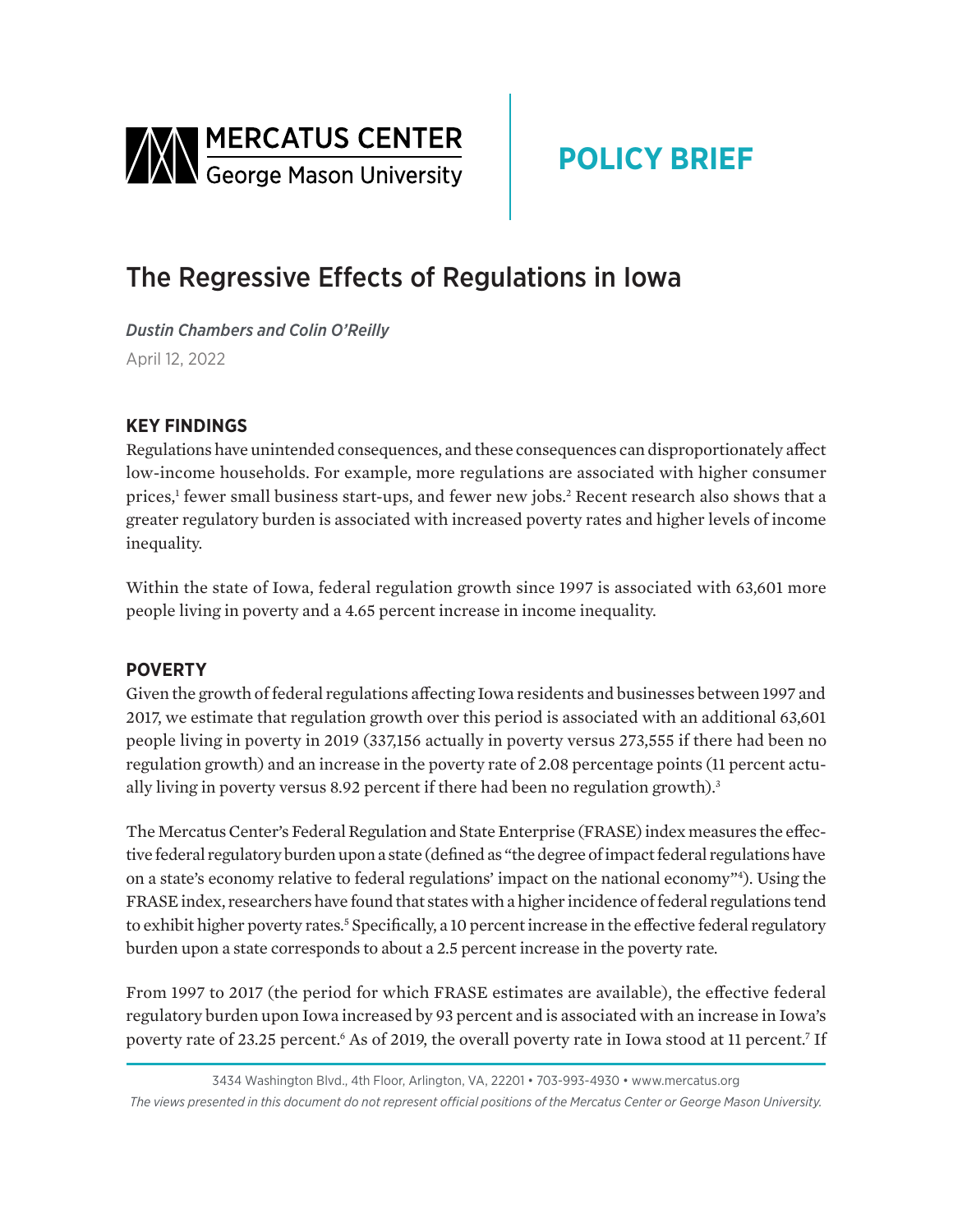<span id="page-1-0"></span>the increase in the regulatory burden had not occurred, our research suggests that the poverty rate could have been as low as 8.92 percent in 2019.<sup>8</sup> Though this may not seem like a large difference in relative terms, it would have amounted to *63,601 fewer people living in poverty in Iowa in 2019*.

#### **INCOME INEQUALITY**

We estimate that the accumulation of federal regulation affecting Iowa residents and businesses between 1[9](#page-2-0)97 and 2017 is associated with a 4.65 percent increase in income inequality.<sup>9</sup>

Using the FRASE index, researchers have found that states with a higher incidence of federal regulations also have higher levels of income inequality. Specifically, a 10 percent increase in the effective federal regulatory burden upon a state corresponds to an approximate 0.5 percent increase in the state's Gini coefficient (the most commonly used measure of income inequality).<sup>[10](#page-2-0)</sup>

In view of the link between rising poverty and federal regulations, the increase in income inequality in Iowa is not surprising. From 1997 to 2017, the effective federal regulatory burden upon Iowa increased by 93 percent,<sup>[11](#page-2-0)</sup> and that increase is associated with a 4.65 percent increase in Iowa's level *of income inequality*. [12](#page-2-0) As of 2018, Iowa was the 47th most unequal state in terms of income inequality (1 = most inequality,  $50$  = least inequality).<sup>[13](#page-2-0)</sup>

#### **ABOUT THE AUTHORS**

Dustin Chambers is a professor of economics in the Perdue School of Business at Salisbury University, a senior affiliated scholar at the Mercatus Center at George Mason University, and a policy adviser at the Heartland Institute. Chambers is an applied econometrician who has published widely on the topics of income inequality, poverty, and economic growth. His most recent research focuses on the regressive effects of government regulations, including their unintended impact on consumer prices, entrepreneurship, and social mobility vis-à-vis income inequality and poverty. He earned his MA in economics from UCLA and his PhD in economics from the University of California at Riverside.

Colin O'Reilly is an associate professor of economics in the Heider College of Business at Creighton University and a scholar at Creighton's Menard Family Institute for Economic Inquiry. Since receiving his PhD in economics from Suffolk University in 2014, he has published more than a dozen articles studying institutions and economic development in such peer-reviewed journals as *World Development*, *Economica*, and *Public Choice*. His current research studies the relationship between regulation, rent-seeking, and income inequality.